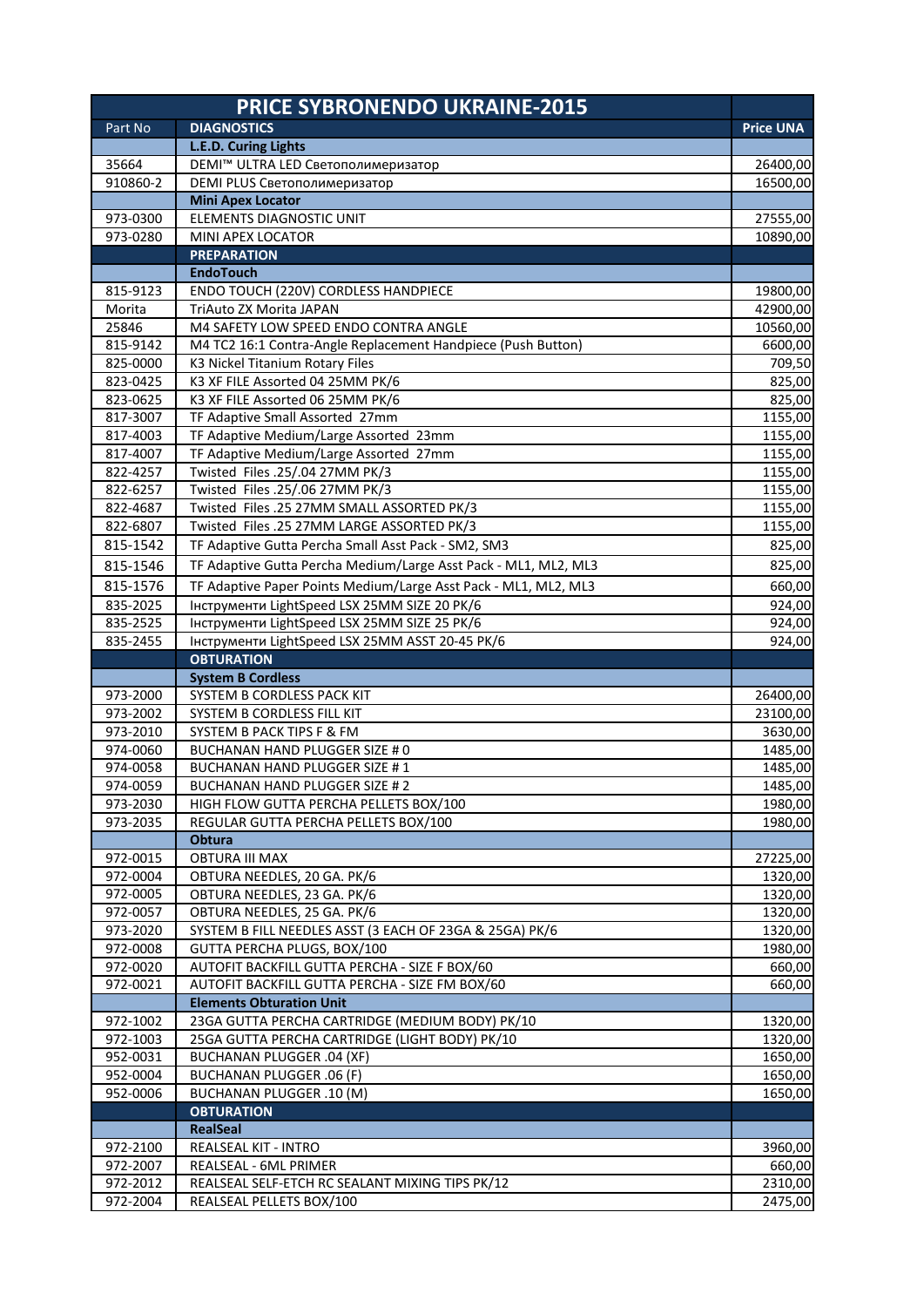| 972-2420             | REALSEAL .04 TAPER SIZE 20 BOX/50                                                   | 528,00           |
|----------------------|-------------------------------------------------------------------------------------|------------------|
| 972-2425             | REALSEAL .04 TAPER SIZE 25 BOX/50                                                   | 528,00           |
| 972-2430             | REALSEAL .04 TAPER SIZE 30 BOX/50                                                   | 528,00           |
| 972-2435             | REALSEAL .04 TAPER SIZE 35 BOX/50                                                   | 528,00           |
| 972-2440             | REALSEAL .04 TAPER SIZE 40 BOX/50                                                   | 528,00           |
| 972-2401             | REALSEAL .04 TAPER ASST SIZES 15-40 BOX/120                                         | 990,00           |
| 972-2620             | REALSEAL .06 TAPER SIZE 20 BOX/50                                                   | 528,00           |
| 972-2625             | REALSEAL .06 TAPER SIZE 25 BOX/50                                                   | 528,00           |
| 972-2630             | REALSEAL .06 TAPER SIZE 30 BOX/50                                                   | 528,00           |
| 972-2635             | REALSEAL .06 TAPER SIZE 35 BOX/50                                                   | 528,00           |
| 972-2640             | REALSEAL .06 TAPER SIZE 40 BOX/50                                                   | 528,00           |
| 972-2645             | REALSEAL .06 TAPER SIZE 45 BOX/50                                                   | 528,00           |
| 972-2601             | REALSEAL .06 TAPER ASST SIZES 15-40 BOX/120                                         | 990,00           |
|                      | <b>Sealers</b>                                                                      |                  |
| 18432<br>33639       | SEALAPEX 1 tube base 18g, 1 tube kat 12g + akss<br><b>SEALAPEX XPRESS 1 Syringe</b> | 825,00<br>825,00 |
| 33641                | TUBLISEAL EWT XPRESS 1 Syringe                                                      | 924,00           |
|                      | <b>CLEAN</b>                                                                        |                  |
| 973-1002             | <b>SMEARCLEAR REFILL</b>                                                            | 660,00           |
|                      | <b>PREPARATION</b>                                                                  |                  |
|                      | <b>Twisted Nickel Titanium Rotary Files</b>                                         |                  |
| 817-3007             | TF Adaptive Small Assorted 27mm                                                     | 1155,00          |
| 817-4003             | TF Adaptive Medium/Large Assorted 23mm                                              | 1155,00          |
| 817-4007             | TF Adaptive Medium/Large Assorted 27mm                                              | 1155,00          |
| 822-4257             | Twisted Files .25/.04 27MM PK/3                                                     | 1155,00          |
| 822-6257             | Twisted Files .25/.06 27MM PK/3                                                     | 1155,00          |
| 822-4687             | Twisted Files .25 27MM SMALL ASSORTED PK/3                                          | 1155,00          |
| 822-6807             | Twisted Files .25 27MM LARGE ASSORTED PK/3                                          | 1155,00          |
|                      | <b>K3 Nickel Titanium Rotary Files</b>                                              |                  |
| 825-2025             | K3 ENG FILE .02 25MM ASSORTED PK/6                                                  | 709,50           |
| 825-2150             | K3 ENG FILE .15/.02 30MM PK/6                                                       | 709,50           |
| 825-2151             | K3 ENG FILE .15/.02 21MM PK/6                                                       | 709,50           |
| 825-2155<br>825-2200 | K3 ENG FILE .15/.02 25MM PK/6<br>K3 ENG FILE .20/.02 30MM PK/6                      | 709,50           |
| 825-2205             | K3 ENG FILE .20/.02 25MM PK/6                                                       | 709,50<br>709,50 |
| 825-2250             | K3 ENG FILE .25/.02 30MM PK/6                                                       | 709,50           |
| 825-2255             | K3 ENG FILE .25/.02 25MM PK/6                                                       | 709,50           |
| 825-2300             | K3 ENG FILE .30/.02 30MM PK/6                                                       | 709,50           |
| 825-2350             | K3 ENG FILE .35/.02 30MM PK/6                                                       | 709,50           |
| 825-2400             | K3 ENG FILE .40/.02 30MM PK/6                                                       | 709,50           |
| 825-4021             | K3 ENG FILE .04 21MM ASSORTED PK/6                                                  | 709,50           |
| 825-4025             | K3 ENG FILE .04 25MM ASSORTED PK/6                                                  | 709,50           |
| 825-4150             | K3 ENG FILE .15/.04 30MM PK/6                                                       | 709,50           |
| 825-4151             | K3 ENG FILE .15/.04 21MM PK/6                                                       | 709,50           |
| 825-4155             | K3 ENG FILE .15/.04 25MM PK/6                                                       | 709,50           |
| 825-4200             | K3 ENG FILE .20/.04 30MM PK/6                                                       | 709,50           |
| 825-4205             | K3 ENG FILE .20/.04 25MM PK/6                                                       | 709,50           |
| 825-4250             | K3 ENG FILE .25/.04 30MM PK/6                                                       | 709,50           |
| 825-4251             | K3 ENG FILE .25/.04 21MM PK/6                                                       | 709,50           |
| 825-4255             | K3 ENG FILE .25/.04 25MM PK/6                                                       | 709,50           |
| 825-4300             | K3 ENG FILE .30/.04 30MM PK/6                                                       | 709,50           |
| 825-4305             | K3 ENG FILE .30/.04 25MM PK/6                                                       | 709,50           |
| 825-4350<br>825-4350 | K3 ENG FILE .35/.04 30MM PK/6<br>K3 ENG FILE .35/.04 30MM PK/6                      | 709,50<br>709,50 |
| 825-4355             | K3 ENG FILE .35/.04 25MM PK/6                                                       | 709,50           |
| 825-4355             | K3 ENG FILE .35/.04 25MM PK/6                                                       | 709,50           |
| 825-4400             | K3 ENG FILE .40/.04 30MM PK/6                                                       | 709,50           |
| 825-4405             | K3 ENG FILE .40/.04 25MM PK/6                                                       | 709,50           |
| 825-4455             | K3 ENG FILE .45/.04 25MM PK/6                                                       | 709,50           |
| 825-6025             | K3 ENG FILE .06 25MM ASSORTED PK/6                                                  | 709,50           |
| 825-6150             | K3 ENG FILE .15/.06 30MM PK/6                                                       | 709,50           |
| 825-6155             | K3 ENG FILE .15/.06 25MM PK/6                                                       | 709,50           |